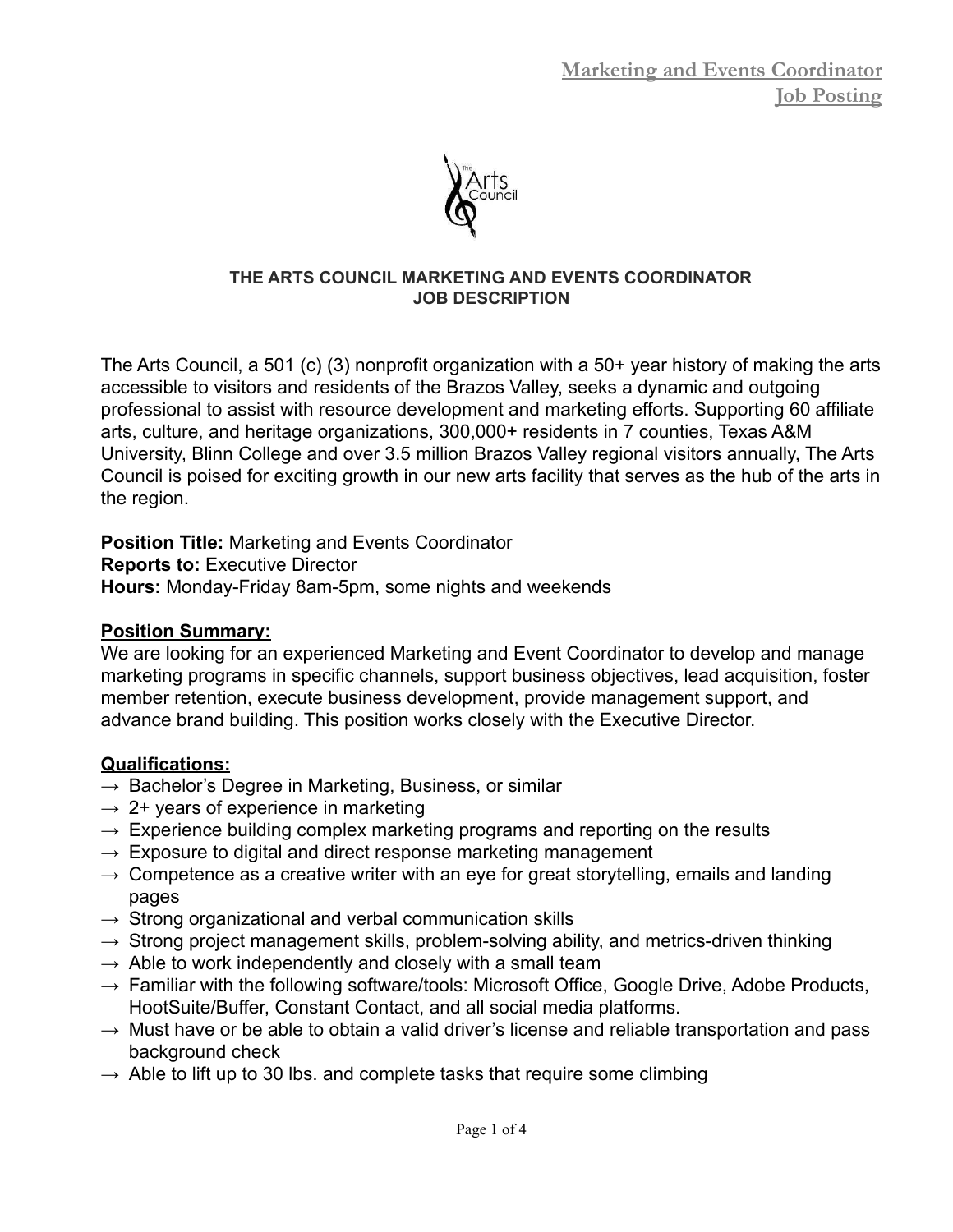## **Summary of Responsibilities:**

## **Marketing**

- $\rightarrow$  Manage all organizational communications resources including brochures, forms, reports, press releases, video, media interviews, e-newsletters, mailings, website, and social media
- $\rightarrow$  Build marketing programs to support specific marketing objects across different channels in support of our overall strategic marketing plan
- $\rightarrow$  Market through various channels, working with many vendors, clients and data sets
- $\rightarrow$  Ensure efficient and effective advertising placement
- $\rightarrow$  Develop business cases for marketing programs at the proposal stage and make recommendations on marketing tactics
- $\rightarrow$  Evaluate the impact of marketing programs in achieving their stated objectives, including impact on lead and membership retention
- $\rightarrow$  Propose and manage marketing research projects to generate consumer insights in support of improved marketing strategy and communications
- $\rightarrow$  Partner with creative teams, supervise marketing and design interns, and work with other internal stakeholders and external agencies
- $\rightarrow$  Lead the execution of marketing programs from start to finish, driving collaboration with the stakeholders and leveraging the right internal processes
- $\rightarrow$  Work with the Executive Director to manage marketing budget and to update marketing and communications plan
- $\rightarrow$  Work with other members of The Arts Council staff on programs and events as needed or requested
- $\rightarrow$  Collaborate with Program, Development, and Event personnel to ensure their programs are being marketed appropriately
- $\rightarrow$  Manage the promotion of Affiliates events appropriately and work with their marketing teams to ensure we are promoting their programs and events, as well as ensuring our advertising needs are met as per contracts with grants programs

# **Membership/Donor Development**

- $\rightarrow$  Manage all aspects of and grow The Arts Council's membership program
- $\rightarrow$  Work closely with the Executive Director and Development personnel, assist in the cultivation and maintenance of members and donors
- $\rightarrow$  Promote Arts Council membership and various other ways people can support our mission and organization
- $\rightarrow$  Manage benefits of memberships, sponsorships and donors
- $\rightarrow$  Record information in donor software on membership, sponsorships, and donors in collaboration with Development personnel

# **Events Management and Visitor Center**

- $\rightarrow$  Open and close the Visitor Center & Galleries daily
- $\rightarrow$  Responsible for the effective running and management of the welcome desk and positive public interface in the Visitor/Gallery side of the facility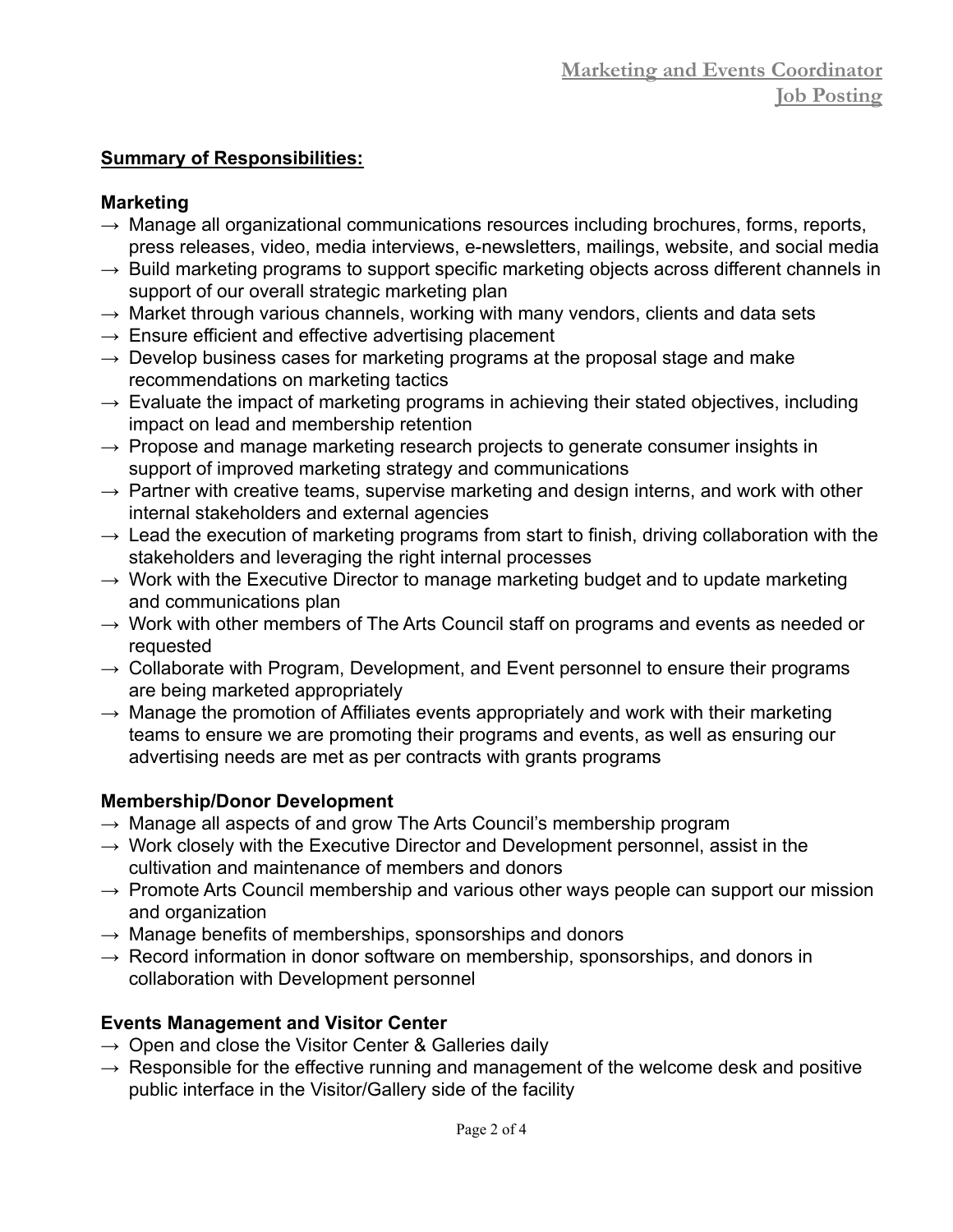- $\rightarrow$  Proactively greet and assist visitors and provide detailed and accurate information, directions, and/or history about The Arts Council and its affiliates' offerings, opportunities, and programming
- $\rightarrow$  Work with other Arts Council staff to develop a docent program and assist with the training and scheduling of docents
- $\rightarrow$  Respond to visitor, staff, board, and customer inquiries via the phone, in person, written correspondence, and e-mail in a courteous and professional manner
- $\rightarrow$  Perform general administration duties including opening and routing mail, answering phones, filing, sales, data entry, inventory control of marketing materials, etc.
- $\rightarrow$  Manage all gallery sales and transactions
- $\rightarrow$  Conduct sales calls to generate future events and rental sales
- $\rightarrow$  Responsible for the sales, coordination, and planning, event set-up, execution, vendor management, tear down, and clean-up of contracted events
- $\rightarrow$  Responsible for the recruiting, contracting, and management of artist studio rentals
- $\rightarrow$  Maintain facility booking calendar, including coordination and scheduling of all rental spaces and meeting rooms
- $\rightarrow$  Maintain proper communication and records with customers regarding rental preparations, deposits, contracts, and records
- $\rightarrow$  Coordinate and monitor event timelines and ensure deadlines are met
- $\rightarrow$  Enforce and maintain facility policies, keeping a high standard of cleanliness and organization of the facilities
- $\rightarrow$  Inventory control of rental equipment and resources
- $\rightarrow$  Work jointly with other Arts Council staff to plan and coordinate the logistics of all Arts Council special events, fundraisers, gallery openings, and workshops, including registration and attendee tracking, and pre- and post-event evaluations
- $\rightarrow$  Cooperate with Marketing Department to promote and publicize events and facility

## **General Services Duties**

- $\rightarrow$  Assist Program personnel in Gallery as needed
- $\rightarrow$  Assist Executive Director and Program personnel, as needed
- $\rightarrow$  Assist with training work studies and interns
- $\rightarrow$  Engage in conversation about The Arts Council's mission and our role as a community resource
- $\rightarrow$  Appropriate dress attire

## **Other Duties as assigned**

## **Compensation and Benefits:**

Starting range would be \$40,000 - \$55,000 Annually, based upon experience and skills. Retirement and generous vacation, holiday and sick leave package offered at the end of the probationary period.